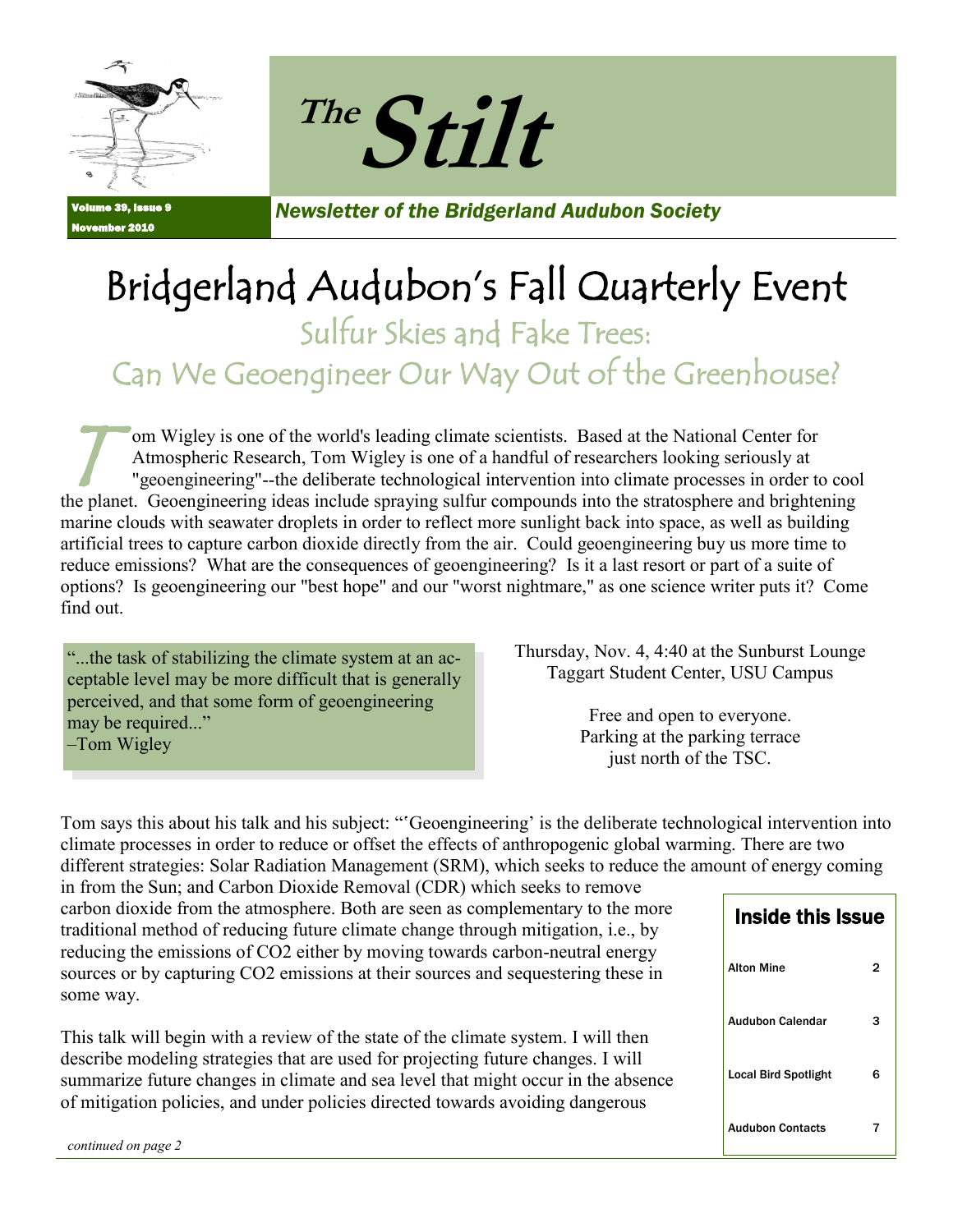#### *continued from page 1*

interference with the climate system. I will argue that the task of stabilizing the climate system at an acceptable level may be more difficult that is generally perceived, and that some form of geoengineering may be required. Geoengineering should be viewed primarily as a means of giving more time to develop and implement the technologies required to stabilize the climate, not as a panacea or substitute for mitigation. I will illustrate some geoengineering scenarios using a simple climate model and show that, when geoengineering and mitigation are used in tandem, the possible detrimental effects of geoengineering are minor."



## NRDC Steps Up in Fight Against the Proposed Alton Mine Near Bryce

E very year, thousands of visitors to Bryce Canyon National Park in southwestern Utah experience the park's unforgettable rock formations, panoramic views, pristine air and clear night skies. But now that Utah regulators have approved a proposed strip mine near the park, that unique visitor experience could soon become a thing of the past. The Alton Development Company has plans to strip coal from 600 acres of private lands adjacent to Bryce Canyon, producing two million tons of coal annually, and is hoping to eventually expand the project to thousands of acres of surrounding federal land in southern Utah. Local residents, conservation groups and tourists are

concerned about the potential air and noise pollution from the mine, especially in such close proximity to the national park. Several environmental groups including NRDC have appealed the state's approval of the mine's permit. A decision on the appeal by the Utah Board of Oil, Mining and Gas is expected soon. In the meantime, urge Utah Governor Gary Herbert to drop his support for the mine. The Governor's office can be e-mail at:

http://governor.utah.gov/goca/form\_governor.html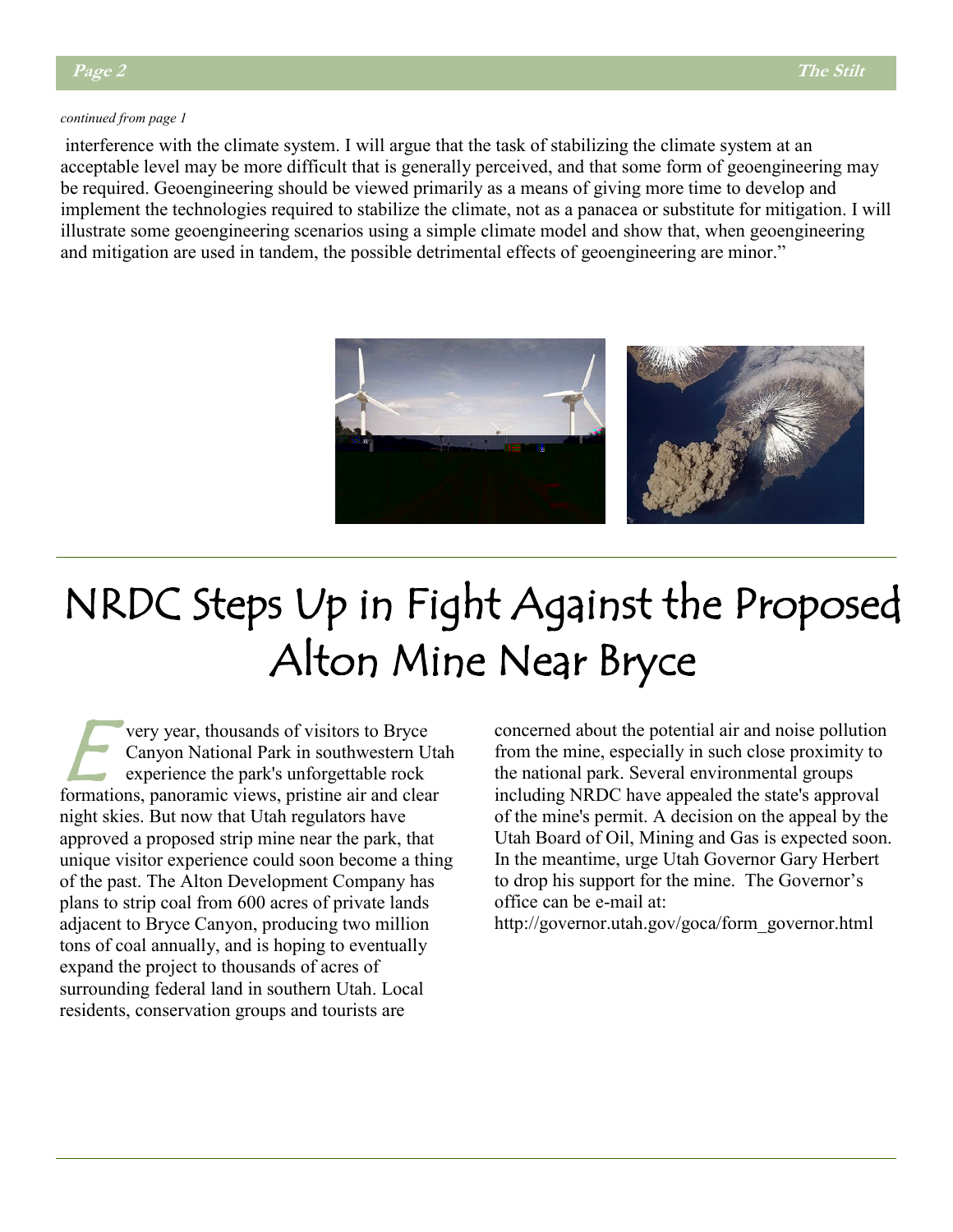## Audubon Calendar November 2010

 $\frac{1}{4}$ Tom Wigley on sulfur skies and fake trees...See cover story for more information about this program, our second quarterly Bridgerland Audubon Society event! This will be a compelling talk about the state of the climate and how "geoengineering" may buy us more time to move to a lower-carbon economy. Tom is a leading climate scientist affiliated with the National Center for Atmospheric Research. The talk will begin at 4:40 at the Sunburst Room of the Taggart Student Center on the USU campus. Public parking is available in the parking terrace right next door. The event is free and open to the public–and to the open-minded.

 $\frac{1}{\sqrt{\frac{p}{n}}}$ 13th Annual Stokes Nature Center Dinner and Fundraiser. This is their lucky year. Think Green! Costume prizes for "Most Green," "Luckiest," "Most Sustainable," "Most Self-Powered," and "Lucky Lady"! Tickets online at www.Logannature.org, or at Fuhriman's Framing & Fine Art (75 S. Main, Logan), the CNR Dean's office at USU, and at the Stokes Nature Center. This is the original dinner and auction. Don't miss it!

11 The History and Lore of Logan Canyon. Sponsored by the Mountain West Center at Utah State University, this free program will explore stories of Logan Canyon, from Old Ephraim to the first dam on the Logan. USU Library Room 154 from 4-5 p.m. Hosted by USU's Elaine Thatcher.

13 Birds of Antelope Island. Join us on a trip to Antelope Island State Park as we look for some of the earlywinter specialties of the Great Salt Lake. The Antelope Island Causeway is the best place in the state to see rare birds like Long-tailed Ducks, all three scoter species, and rare gulls like Little Gull, Lesser Blackbacked Gull, and Black-legged Kittiwake (all of which were seen in November last year). On the island itself we will look for other winter specialties like Rough-legged Hawks, and Merlins. If time and interest allow, we will continue to Garr Ranch at the south end of the island to look for songbirds. Meet at the parking lot in front of Cafe Ibis at 8 a.m.; we will carpool from there. Bring a snack or lunch and a few dollars to help cover the cost of the drivers' gas and the \$9 per vehicle entrance fee.

## December 2010

18 Mark your calendar for the 111th Logan Christmas Bird Count Watch for details in the December Stilt. For more information on our CBC or to volunteer to help, contact Bryan Dixon, 752-6830, bdixon@xmission.com.

### Audubon's Annual Birdseed Sale

Nov. 20, 9-noon. 2nd North and Landfill Road Buy seed, have free coffee and enjoy good chat. Charge for a 50-pound bag of sunflower seed will be \$20. Five dollars will be added to the price for seed purchased and delivered after this date.

Support local farmers, your chapter--and the birds!



### USU Sustainability Week on Tap

Events and talks will take place starting Nov. 1 on the USU campus. As of this writing, the program was not finalized but for more information go to: http://sustainability.usu.edu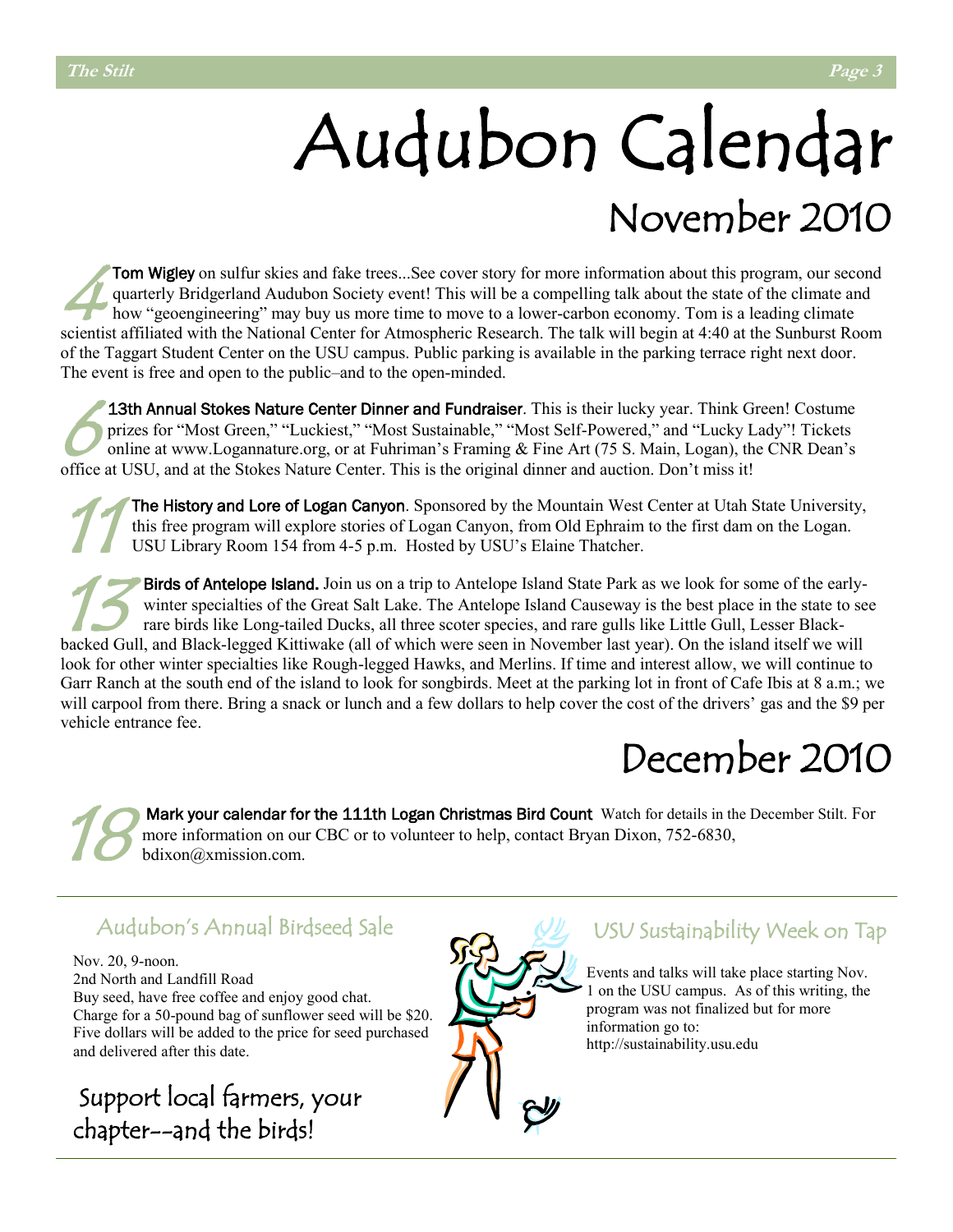## Utah Bioneers Evening at the Tabernacle

October 29th Free and open to the public from 7:00 p.m. to 9:00 p.m.

T he Utah Bioneers will hold its 5th annual "Evening at the Tabernacle" on October 29th from 7:00 p.m. to 9:00 p.m. at the Tabernacle in the heart of Logan. Our "Evening at the Tabernacle" is open to the public at no cost and is produced by the Utah Bioneers Sustainability Conference which will be held on November 5-6 at the Eccles Conference Center on the campus of Utah State University. (Visit our website at: http://bioneers.usu.edu for more conference information.)

We are pleased to announce that through the offices of Presiding Bishop David Burton we are able to bring to Logan two of the more prominent architects and engineers in the country who have been incorporating environmentally friendly building designs and materials in their project work across the country and internationally.

One, Bill Williams, leads the architectural and engineering team constructing the massive LDS commercial redevelopment project on 20 acres in the heart of Salt Lake City known as the City Creek Center. The other, Jared Doxey, is the Director of Architecture, Engineering and Construction for all LDS meetinghouses worldwide. Under construction, or completed, are five new church meetinghouses that are working to be Silver LEED Certified. Three of those meetinghouses are 100% solar powered!

If you want to hear from two individuals who are at the very heart of cutting edge architecture and engineering, including green building, you aren't going to want to miss this presentation.

We're very fortunate to have both men keynoting our Utah Bioneers "Evening at the Tabernacle." It's our gift to beautiful Cache Valley.

We will open our "Evening at the Tabernacle" program with exciting information about renewable energy programs the City of Logan is working on. Jeff White, Logan City Light and Power Director and Emily Malik, the city Environmental Coordinator will update our audience with these exciting new programs. You are going to be impressed with what Logan City has been working on.

> The Church of Jesus Christ of Latter Day Saints incorporates green building design and materials in new and existing structures worldwide.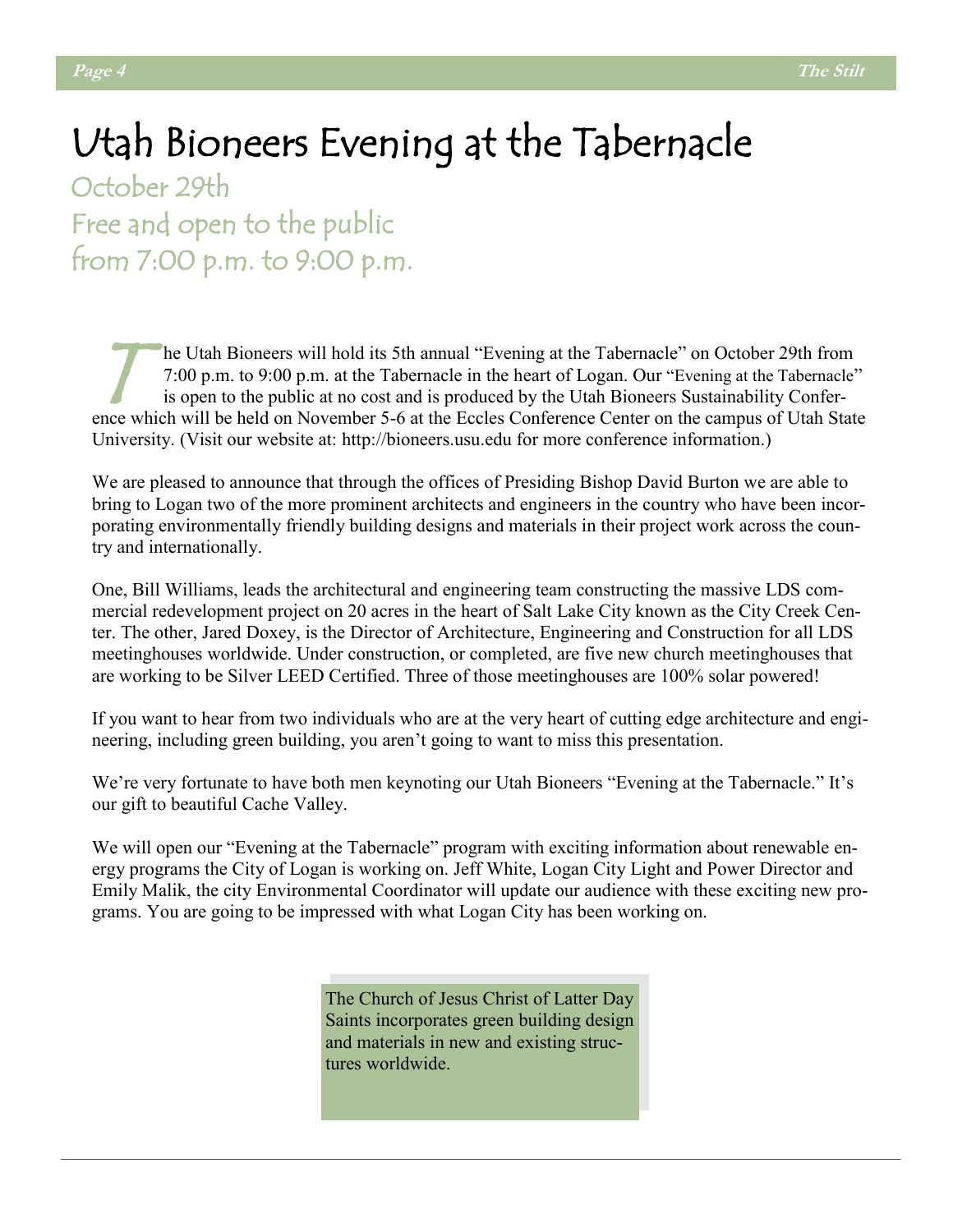**BIONEERS** 

### 7th Annual UTAH BIONEERS Revolution from the Heart of Nature

Sustaining People in a Changing Landscape Pioneering Positive Change

October 29 | 2010 Utah Bioneers Evening at the Tabernacle

Register Today at http://bioneers.usu.edu

November 5-6 | 2010 Eccles Conference Center Utah State University | Logan, Utah

### From the National Conference

- Anthony Cortese Leonardo daVinci to Higher Education: Lead us to survive and thrive
- Mary Gonzales The Environment and its Relationship to Equity and the Economy
- Gary Hirshberg, CEO Stonyfield Farm Win7 Economics: Restoring Natural Order as if People and the Planet Really Mattered
- John Warner Intellectual Ecology: Green Chemistry and Biomimicry
- Gloria Feldt Riding the Leadership Wave
- Andy Lipkis Engaging Nature and Community to Protect and Heal
- Dr. Jane Goodall Gombe and Beyond: The Next 50 Years
- Malika Dutt Changing the Frame: Media, Arts and Culture as Tools for Public Dialogue
- Dr. James Hansen Human-made Climate Change: A Moral, Political and Legal Issue
- Elizabeth Lindsey Navigating an Ancient Future: The Compass of Traditional Ecological Knowledge
- Jessica Rimington Mobilizing the World's Youth
- Peter Warshall Dreaming New Mexico: An Age of Local Foodsheds and a Fair Trade State

### Local Highlights

- Dr. Jim MacMahon Predicting the Unpredictable: the National Ecological Observatory Network (NEON)
- Bryan Dixon Responsibility for Backyard Rivers: Protecting Through Partners
- USU's Algae Renewable Energy Project at the Logan Lagoons
- Ed Stafford & Cathy Hartman Wind Uprising: Spanish Fork Wind Farm Development
- Annette Herman Swanner EcoCenter report
- Robert Davies Climate Change Communications
- Youth Conservation Corps Bilingual Program
- Know Your Farmer Know Your Food: Buy Local

### …Local 2010 Bioneers award and much more!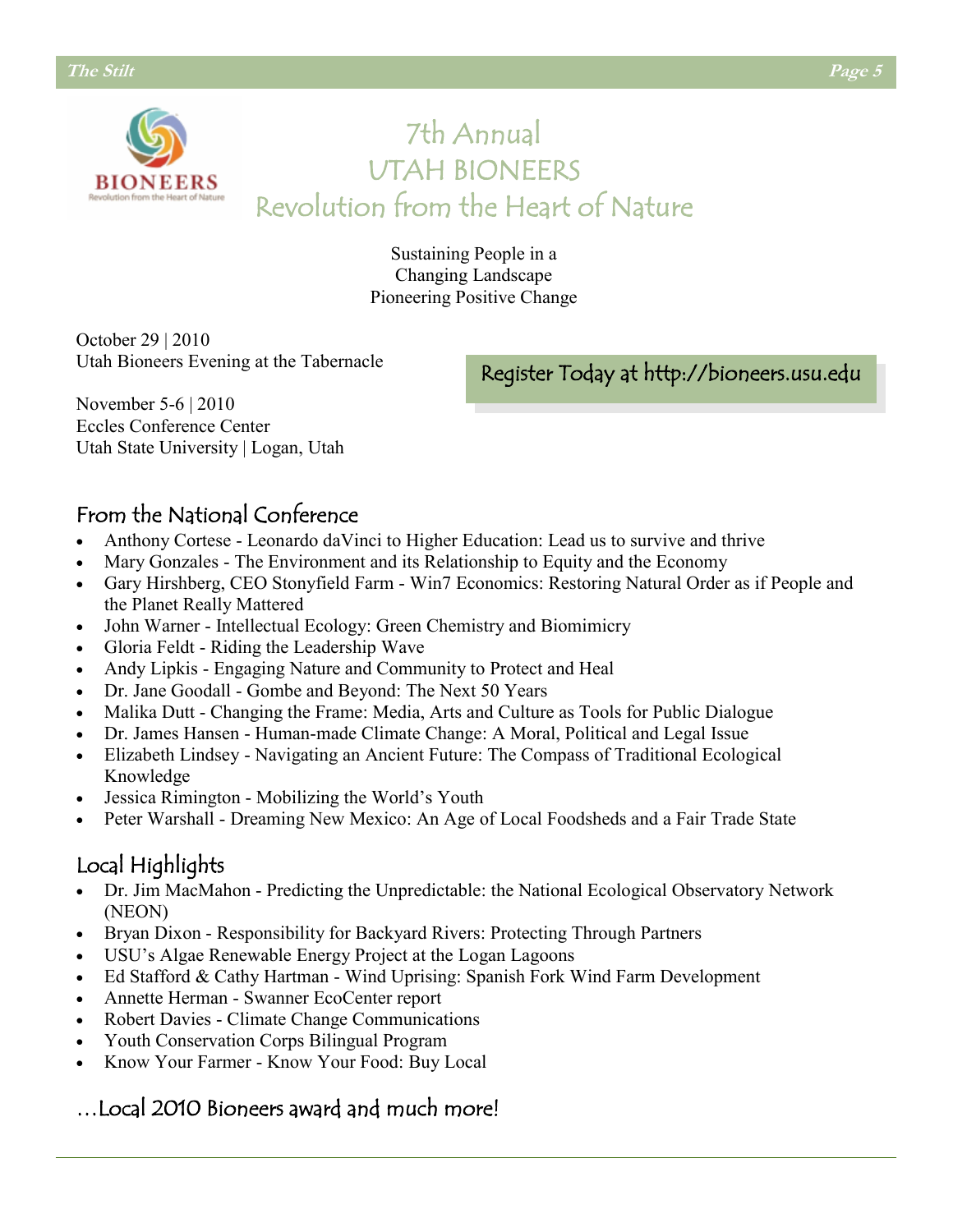## Local Bird Spotlight

### Heckle and Jeckle of Cache Valley

fte fter Last month's Stilt article on cartoon birds brought back some fun memories of the mischievous cartoon magpies, Heckle and Jeckle. Now, looking back at these characters through the prism of a 50-year -old-birder, I see the tribe of magpies that live on my place take on the role of the cartoon characters, with me as the focus of their pranks. Paul Terry, creator of Heckle and Jeckle, probably lived with magpies too, and understood the nature of the beasts. Magpies and other members of the Corvid Family of birds, especially ravens and crows, seem to have an intelligence that gives them more of a fun-loving, human-like personality than most birds.

The Black-billed Magpie (*Pica hudsonia)* is a familiar bird around Cache Valley and much of the Western U.S. Once thought to be the same species as the nearly identical European Magpie, it is now considered a separate species probably more closely related to the Yellow-billed Magpie found in California. Its large size and characteristic white and black coloration make this an easy bird to identify and observe. Also, magpies tend to be very comfortable living around people, especially in rural, agricultural areas where their conspicuous and often times unruly behavior can sometimes make them an unwelcome member of the local avian community.

Magpies are omnivorous and have a widely variable diet that includes insects, small mammals, carrion, fruit and seeds. They are also very opportunistic foragers and have even been reported to consume flesh from the wounds of living animals. They do use bird seed put out in bird feeders and especially love suet. Many birders detest magpies as they often drive other birds away from feeders. They have also been observed preying on eggs and young birds from unprotected nests. I know from personal experience, that they also eat chicken eggs, but have never witnessed a magpie actually break a chicken egg. They will also help themselves to Meow Mix<sup>TM</sup> and Alpo<sup>TM</sup> too.

Black-billed magpies appear to mate for life, but can take on a different mate if one of the pair dies. For people living in the West that have any disposition towards observing the natural world, the magpie nest is a familiar site in hedge rows and other trees surrounded by open land. Nests that are not disturbed are often reused from year to year and can reach up to 4 feet in depth where they have been rebuilt for many years. Anyone that has tried to dismantle a magpie nest can appreciate the durability and security that these structures provide for the nestlings. Abandoned nests are occasionally used by other species such as owls and hawks.

I have two active nest sites on my small farm, and watch each year as the magpies go through the business of courtship, nest repair, egg laying and incubation. The young magpies, often three or four from each nest, begin fledging in late May. At that point forget about any peace and quite as the young pies bumble around the yard screaming for food – *Yak, Yak, Yak, Yak* and the parents, working their amazingly long tails off, try to feed and protect their young. Our dogs and cats are constantly being mobbed during this time and often start exhibiting signs of stress, going out of their way to avoid anything that is black and white. As the juveniles mature they begin grouping into small flocks. I watch as they try to hang out and find new nesting sites and territories, but are mostly driven out by

the adults who have already established territories and built nests. I do have a sizable contingent of magpies, probably extended family groups, that hang out with me all winter, helping themselves to whatever they can and roosting in spruce trees and outbuildings during the long winter nights.

Twenty species of magpies occur across North America, northern Africa and Eurasia. It seems that their conspicuous, gregarious, often times raucous behavior is fairly ubiquitous across the different species. This, along with their tendency to live among people, has lead to a lot of magpie myth and symbolism throughout human history. They are generally considered symbols of good fortune, but sometimes not. I was fascinated by all of the lore surrounding this bird well as other Corvids. If you want to check out some magpie mythos, http:// www.wisdomportal.com/Magpie.html, is a fun internet site. YouTube also has some fun video of magpies talking and engaging in other unusual behavior. I remember as a youth, living in Rifle, Colorado, knowing a friendly, talking magpie that used to hang around town looking for handouts.

Whether you love them or hate them, magpies are a part of the landscape here in our valley. Despite the fact that they drive me crazy on occasion, I find magpies interesting birds and enjoy living with them and watching their antics. Every now and then I come around a corner, freeze and find myself locked eye to eye with one of the resident pies and see the twinkle in its eye. Is it Heckle or Jeckle and what prank it is thinking up now?

—Bill Masslich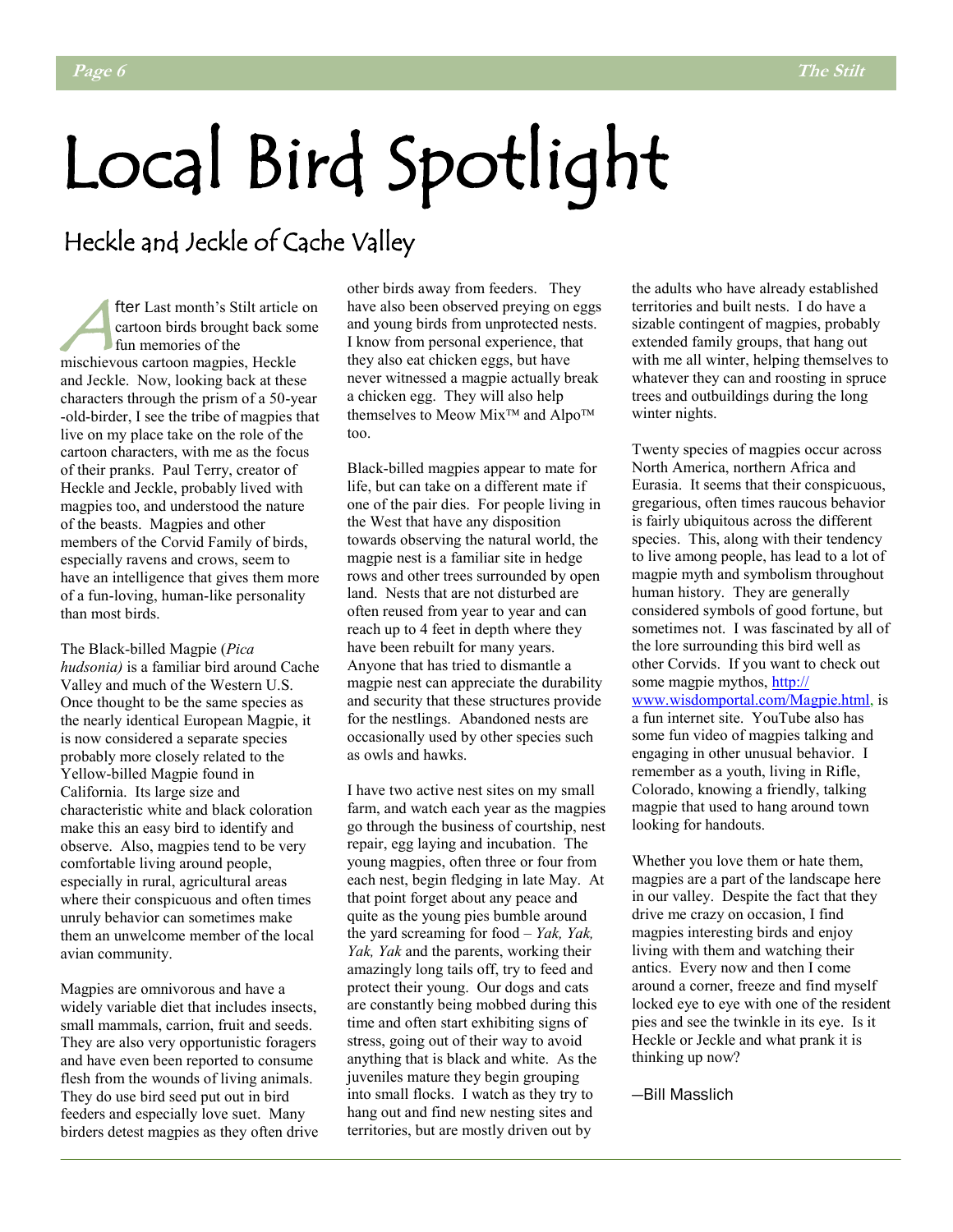Υķ

 $\frac{1}{2}$ 

Ψ

ψ

ΥĶ

ψ  $\frac{1}{2}$ ψ Ņγ

ψ

<sub></sub><sub></sup></sub>

### New Members

### Rejoining Members

Kim Bodrero G.W. Beus

Elisabeth Laron Dr. E.H. Berry Laughlin A.J. Butler Richard & Virginia Ratliff Ralph Roylance Marjorie Simard

### Renewing Members

Rebecca Huffman Pam Riley Thomas Hull **Earl Sullivan** Patsy Palacios **David Wallace** D. Reeder Hillary White Shirley L. Rees

Edward & Deborah Evans Dianne Morris-Masten

# contacts

### Trustees

- 2008-2011 Jim Cane, 713-4668; William Masslich, 753-1759; Richard Mueller, 752-5637
- 2009-2012 Ron Goede, 752-9650; Frank Howe, 787-1859 Robert Schmidt, 755-9262; Bret Selman, 257-5260
- 2010-2013 Chris Cokinos, 245-7769; Jack Greene, 563-6816; Reinhard Jockel; Ryan O'Donnell, 232-8146

### Bridgerland Audubon Contacts

President Val Grant, 752-7572, biores@mtwest.net Vice Pres. Open: Secretary Open: Treasurer Jennifer Hoffmann, 713-4935, jennifer.hoffmann@comcast.net Asst. Treasurer Susan Drown Outings Reinhard Jockel, birderjockel@gmail.com Conservation Richard Mueller, 752-5637, rmueller@biology.usu.edu Education Jack Greene, 563-6816, jackisgreene@yahoo.com Newsletter Chris Cokinos, 245-7769, chris.cokinos@usu.edu Circulation Susan Durham, 752-5637, sdurham@cc.usu.edu Sanctuary Jim Cane, 713-4668, jimcane@cc.usu.edu Hotline Nancy Williams, 752-4780, nanwill@cc.usu.edu Webmaster Ryan O'Donnell, 232-8146, ryan@biology.usu.edu Webhost www.xmission.com

Membership in the Bridgerland Audubon Society includes a subscription to The Stilt, as well as *Audubon* magazine. The editor of The Stilt invites submissions, due on the 10th of each month. Send to chris.cokinos@usu.edu.

### National Audubon Society Chapter Membership Application

Yes, I'd like to contribute to Audubon and receive the Bridgerland Audubon newsletter, *The Stilt,* and the *National AUDUBON magazine*, as a:

> New member of the National Audubon Society and Bridgerland Audubon.

My check for \$20 is enclosed (this is a special first-year rate).

Name\_

Address\_\_\_\_\_\_\_\_\_\_\_\_\_\_\_\_\_\_\_\_\_\_\_\_\_\_\_\_\_\_\_\_\_\_\_\_\_\_\_\_\_\_

City\_\_\_\_\_\_\_\_\_\_\_\_\_\_\_\_\_\_\_ State\_\_\_\_ ZIP\_\_\_\_\_\_\_\_\_\_\_\_\_\_



Please send all checks payable to National Audubon Society with this card to: National Audubon Society PO Box 422250 Palm Coast, FL 32142-2250 Membership Source Code: C0ZW520Z



National Audubon occasionally makes its membership list available to selected organizations. To have your name omitted from this, please check this box.

Note to new National Audubon members: To get on *The Stilt* newsletter mailing list without the usual 8-week delay, contact Susan Durham, 752-5637, sdurham@cc.usu.edu.

Prefer the local newsletter only? Send \$20 (make checks payable to Bridgerland Audubon Society) and this form to: Bridgerland Audubon Society, PO Box 3501, Logan, UT 84323-3501 for a subscription to *The Stilt.*

六

六 朩 小

朩

朩 小 本

六

六